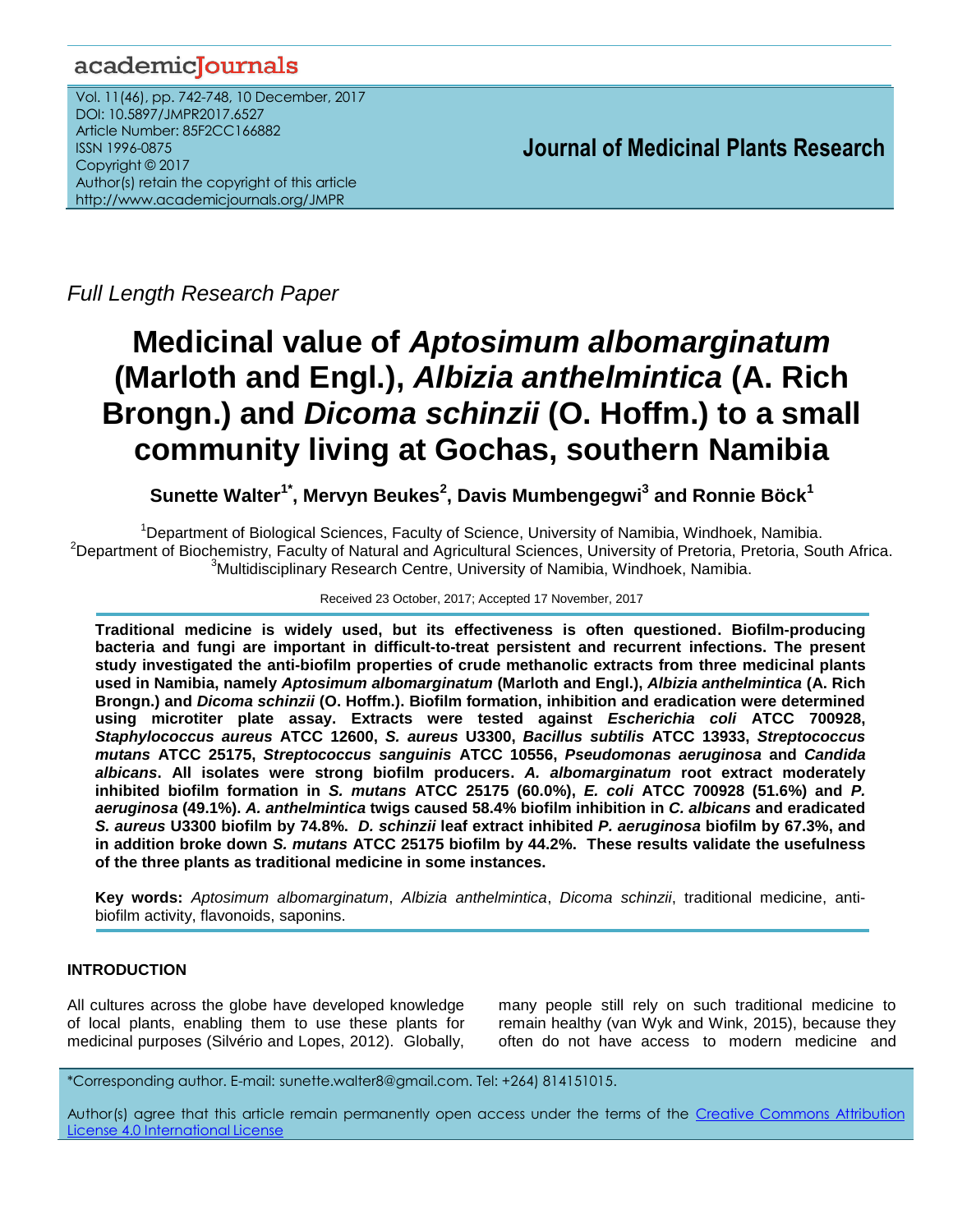antibiotic-based therapies (Silvério and Lopes, 2012).

African traditional medicine, which probably dates back to the origins of humankind, represents the most diverse of all medicinal systems, but is also the least systematized and most poorly documented of these systems. Traditional or folk medicine may be just as effective as conventional drugs, but its effectiveness is often questioned (van Wyk and Wink, 2015). Some strains of bacteria and fungi are able to form biofilms. Such biofilm producers are often responsible for difficultto-treat persistent and recurrent infections. Hutcherson et al. (2015) define biofilms as dense, surface-attached communities of bacteria or fungi encased within a microbial-derived matrix that helps with colonization and survival. According to Mack et al. (2013) and Nazzari et al. (2014), this formation helps bacteria to withstand the host's natural immune defense mechanisms and to resist antibiotic treatment. In other words, as stated by Speziale and Geoghegan (2015), this is a survival strategy adapted by bacteria.

With drug-resistance being a never-ending problem, one should look into alternative treatment options, such as use of natural products, for example plant-derived products with antimicrobial and/or anti-biofilm activity. Such natural products may in some instances also be used as adjuvants together with antibiotics. Namibian people are using plants as natural medicine in the traditional setting to treat various illnesses, including biofilm-related infections. To rule out the possibility of placebo effects, such plants should be tested in the laboratory to validate their medicinal value.

The present study aimed to test crude methanolic extracts from three plants, namely, *Albizia albomarginatum* (Marloth and Engl.), *Albizia anthelmintica* (A. Rich Brongn.) and *Dicoma schinzii* (O. Hoffm.) for their anti-biofilm properties in seven bacterial strains and a fungus. Extracts were screened for phytochemicals that may contribute to these properties.

#### **MATERIALS AND METHODS**

#### **Selection of traditional medicinal plants and collection of plant material**

Plant material was collected from the veld at Gochas (Altitude: 1139m; GPS coordinates: 24°47'S, 18°49'E), located in the Karas Region, southern Namibia in the month of February 2015. Plants were selected based on indigenous knowledge of local people about their medicinal value in the traditional setting. Voucher specimens were prepared and submitted to the herbarium at the National Botanical Research Institute (NBRI) in Windhoek for scientific identification of the plants. The selected plants (Figure 1) as identified by the NBRI are the shrub *Aptosimum albomarginatum* (Marloth and Engl.), the tree *A. anthelmintica* (A. Rich Brongn.) and the shrub *D. schinzii* (O. Hoffm.).

#### **Plant material/extracts used**

Crude methanolic extracts were prepared at the Biomedical

Research Laboratory, Biological Sciences Department at the University of Namibia. Plant parts used were *A. albomarginatum* roots, *A. anthelmintica* twigs and *D. schinzii* roots and leaves.

#### **Preparation of plant material**

*A. albomarginatum* roots, *A. anthelmintica* twigs, and *D. schinzii* roots and leaves were prepared for extractions in the laboratory. Plant material was washed with tap water, placed on towel paper on the benches and left to air-dry at room temperature for two weeks. Thereafter, the material was cut and crushed to finer pieces and blended to powder form using a Philips Problend 5 household blender. Blended material was sieved, weighed, put into labeled 50 ml Falcon centrifuge tubes and stored in the freezer at -20°C.

#### **Preparation of crude extracts**

To prepare crude methanolic extracts, 10 g of plant material from the different plant parts was added to 100 ml methanol. Flasks containing the extracts were parafilmed, placed in a cupboard and left to stand for three days (maceration) with occasional swirling. After three days, the extracts were gravitationally filtered through Whatman 110 mm filter papers. The extracts were rotary evaporated in round bottom flasks at reduced pressure (91mbar) and temperature (45°C) to evaporate the methanol, and to dry and concentrate them. To avoid thermal decomposition of compounds in the plant material, the temperature set for the rotary evaporator (Heidolph, Germany) did not exceed 45°C. The flasks were labeled, sealed with parafilm and kept at -86°C for a few hours. Thereafter, the frozen extracts were connected to a Christ Alpha 1- 2 LD Plus freeze-dryer (Germany) for two to four days to further dry and concentrate them. Dried extracts were scraped off with a spatula, weighed and stored in labeled 50 ml centrifuge tubes, and kept at -86°C for further use. Yields of extracts were calculated using the formula used by Osungunna and Adedeji (2011):

Percentage yield = Quantity of dried extract  $(g)$  / Quantity of powdered sample (g)  $\times$  100.

#### **Phytochemical screening for flavonoids, saponins and anthraquinones**

Antimicrobial and anti-biofilm activity of plant extracts may be attributed to the presence of secondary metabolites such as flavonoids, saponins and anthraquinones. These compounds were screened for using the methods for qualitative chemical assays described by Farnsworth (1966), with minor modifications.

For screening of flavonoids, 0.5 g of powdered plant material was added to a conical flask and extracted with 15 ml water and methanol (Merck, Germany) mixture in the ratio 2:1. The mixture was left to stand at room temperature for 30 min after which it was filtered using Whatman 110 mm filter paper. Thereafter, some magnesium turnings were added to the filtrate, and concentrated hydrochloric acid (HCl) (Merck, Germany) was added dropwise. Appearance of a yellow color indicated the presence of flavonoids.

To screen for saponins, 0.5 g powdered plant material was mixed with 15 ml distilled water. The mixture was then heated in a water bath at 100°C for 30 min, and the filtrate was left to cool down to room temperature. It was then vigorously shaken in a test tube for 10 seconds and observed for formation of froth. Froth measured 2cm or higher that persisted for 10 minutes or more confirmed the presence of saponins.

To screen for anthraquinones, 0.5 g plant material was extracted with 10 ml ether-chloroform (Merck, Germany) in the ratio 1:1 for 15 min at room temperature. The mixture was filtered and 1 ml of the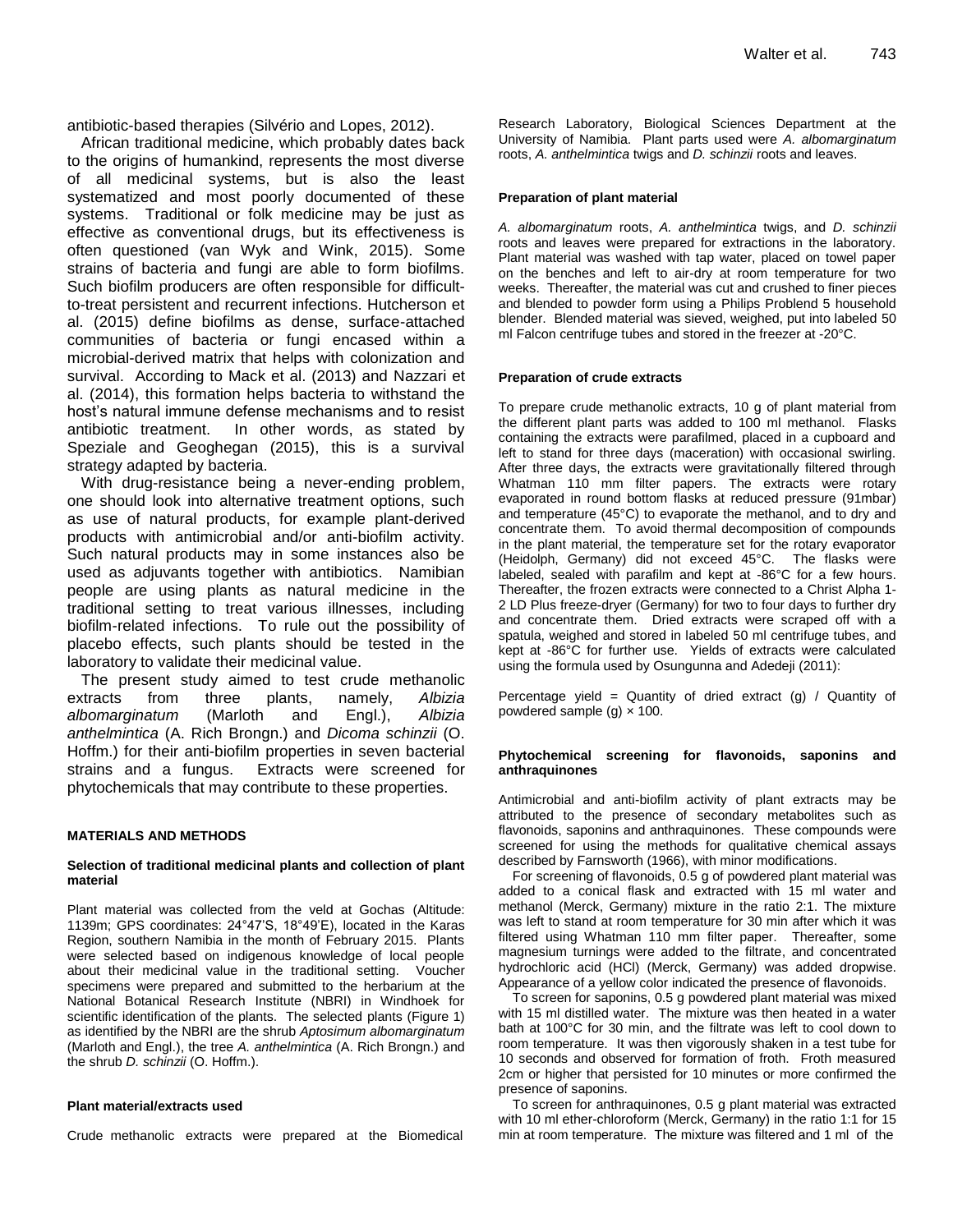**Table 1.** Screening for flavonoids, saponins and anthraquinones.

| Variable       | A. albomarginatum roots | A. anthelmintica twigs   | D. schinzii roots | D. schinzii leaves |
|----------------|-------------------------|--------------------------|-------------------|--------------------|
| Flavonoids     |                         |                          |                   |                    |
| Saponins       | +++                     | ++                       |                   |                    |
| Anthraguinones |                         | $\overline{\phantom{0}}$ |                   |                    |

Key: +++ High presence; ++ Moderate presence; + Low presence; - Absent.

filtrate was treated with 1 ml of 10% (w/v) sodium hydroxide (NaOH) (Sigma, USA) solution. Development of a red color indicated the presence of anthraquinones.

#### **Biofilm assays**

#### *Microorganisms used*

The following biofilm-producing strains were obtained from the University of Pretoria's Biochemistry Department:

*Escherichia coli* ATCC 700928, *Staphylococcus aureus* ATCC 12600, *S. aureus* U3300, *Bacillus subtilis* ATCC 13933, *Streptococcus mutans* ATCC 25175, *Streptococcus sanguinis* ATCC 10556, *Pseudomonas aeruginosa* and *Candida albicans*. Strains were inoculated into Falcon centrifuge tubes containing 5 ml brain heart infusion broth (Merck, Germany) and grown to stationary phase at 37°C for 24 h.

#### *Biofilm formation and inhibition*

The methods of Christensen et al. (1985), Merritt et al. (2011), and Monte et al. (2014) were used for biofilm assays, with some modifications. To obtain a 0.5 McFarland turbidity standard of 1.5 x 10<sup>8</sup>CFU/ml, stationary-phase cultures were diluted 1:100 and 100µl of diluted culture was added to each of six 400 µl wells of a sterile flat-bottomed 96-well microtiter plate (Lasec, SA). Three of these six wells were each inoculated with 10 µl of crude methanolic extract dissolved in 100% Dimethyl sulfoxide (DMSO) just below minimal inhibitory concentration (MIC). MICs were determined by standard microbiological procedure, prior to this assay. Eight wells each contained 100 µl sterile brain heart infusion broth only as control. The plates were parafilmed at the lids to prevent them from drying out and incubated at 37°C for 24 h.

After incubation, planktonic cells were removed by placing the microtiter plate upside down on towel paper, and allowing for the paper to soak up any liquid. To remove remaining planktonic cells, each well was washed 3x by pipetting 400 µl triple distilled water into it, and inverting the plate onto towel paper. The biofilms in the wells were fixed by oven-drying the microtiter plates for 45 minutes at 60°C.

Wells were stained with 125 µl of 0.1% crystal violet, incubated for 15 min at room temperature and the crystal violet discarded. Excess stain was removed by washing (pipetting) 3x with 400 µl triple distilled water. Plates were air-dried for a few hours or overnight. Wells were de-stained with 200 µl of 33% glacial acetic acid (Merck, Germany) for 10 to 15 min. The contents of each well were briefly mixed by pipetting, and 125 µl was transferred to corresponding wells of a new clean microtiter plate. The optical densities (ODs) of stained biofilms were determined with a Multiskan Ascent plate reader (Thermo Labsystems, USA) at 595 nm. Readings from the broth control wells were averaged and subtracted from the test readings. Test readings were averaged and standard deviations calculated. Results for biofilm formation were interpreted using the classification by Christensen et al. (1985).

The equation  $1\% = (1 - (A_{595} \text{ of test } / A_{595} \text{ of non-treated control}) x)$ 100) was used to calculate percentage inhibition (Kawsud et al. 2014). According to Manner et al. (2013), selection criteria (activitybased) for antimicrobials are as follows:

Highly active: ≥85% inhibition; moderately active: ≥40% inhibition; inactive: <40% inhibition.

#### *Biofilm formation and eradication*

Stationary-phase cultures were diluted 1:100, and 100µl of diluted culture was added to each of six 400 µl wells of a sterile flatbottomed 96-well microtiter plate (Lasec, SA). Eight wells each contained 100 µl sterile brain heart infusion broth only as control. The plates were parafilmed at the lids to prevent them from drying out, and incubated at 37°C for 24 h. After incubation, planktonic cells were removed by decanting onto towel paper. To remove the remaining planktonic cells, each well was washed 3x by pipetting 400 µl triple distilled water into it and inverting the plate onto towel paper. Three wells with the grown biofilms were inoculated with 10 µl of extract (just below MIC) and 190 µl sterile triple distilled water. The remaining wells were filled with 200 µl water and plates were incubated at room temperature for another 24 h. After the second incubation and removal of liquid in the wells, the same steps for fixing, staining and de-staining were followed according to inhibition assay. The equation  $E% = (1 - (A<sub>595</sub> of test / A<sub>595</sub> of non-treated)$ control) x 100) (Kawsud et al., 2014; Teanpaisan et al., 2014) was used to calculate percentage eradication. The classification of activity for inhibition by Manner et al. (2013) was also used to interpret eradication results.

# **RESULTS AND DISCUSSION**

Average percentage yields for *A. albomarginatum* root extract, *A. anthelmintica* twig extract, *D. schinzii* root extract and *D. schinzii* leaf extract were 12.5, 3.5, 6.1 and 7.3%, respectively. The plant material (roots, leaves and twigs) were used for qualitative detection of flavonoids, saponins and anthraquinones. According to Kamonwannasit et al. (2013) and Lee et al. (2016), these secondary metabolites can aid in a medicinal plant's antimicrobial properties, including anti-biofilm activity. The presence or absence of the compounds is indicated in Table 1. Flavonoids were detected only in *A. albomarginatum* roots. Saponins were present in *A. albomarginatum* roots, *A. anthelmintica* twigs and *D. schinzii* leaves. Anthraquinones were not detected.

Biofilm formation over 24 h is shown in Figure 2. All isolates were classified as strong biofilm formers, with *B. subtilis* ATCC 13933 being the strongest one. Single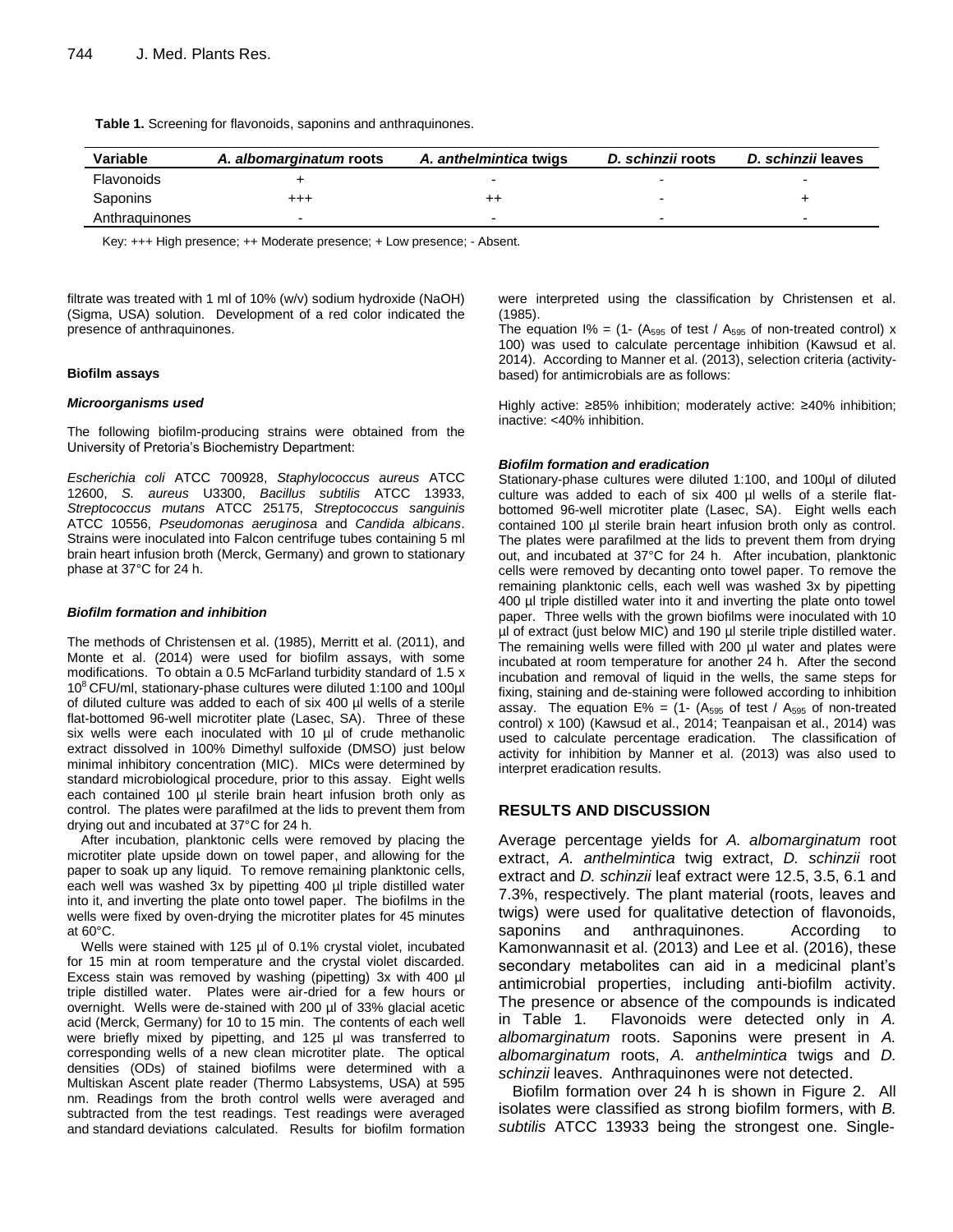factor analysis of variance (ANOVA) in Microsoft Excel revealed that there was a significant difference in biofilm formation between the eight strains (P =  $0.0002$ ; F = 4.86; F crit = 2.18). A Tukey-Kramer Multiple Comparisons Procedure indicated that this difference was between *B. subtilis* ATCC 13933 and *S. sanguinis* ATCC 10556, *B. subtilis* ATCC 13933 and *E. coli* ATCC 700928, and *S. mutans* ATCC 25175 and *E. coli* ATCC 700928. The medicinal uses of the plants in this study, as well as anti-biofilm properties of their methanolic crude extract against seven bacterial strains and a fungus is discussed hereafter.

*A. albomarginatum* (Marloth and Engl.) as seen in Figure 1A is commonly known as "!Guxa" in Namibia (Coetzee, personal communication, February, 2015; A. Frederick, personal communication, February, 2015), also spelled "!Kuxa" (Sullivan, 1998) or "!Khuxa" (Huggins et al., 2013). The roots are pulverized, boiled as a tea and drunk to purify the blood and cleanse the uterus. Some believe that it can cure women who experience difficulty in conceiving. It also helps to relieve the symptoms of colds (Coetzee, personal communication, February, 2015; A. Frederick, personal communication, February, 2015).

Bacteria such as staphylococci may be associated with infection of the uterus, for example in the condition known as endometritis (inflammation of the endometrium). One form of this condition is known as bacteriotoxic endometritis, where it is caused by the toxins of bacteria rather than the presence of the pathogens themselves (Allen, 2004). Phytochemical screening revealed the presence of saponins in the roots (Table 1), and according to Wink and van Wyk (2008) saponins have anti-inflammatory effects. It is thus possible that the plant may be effective to treat conditions of the uterus, and saponins can play a role in its effectiveness.

According to Sullivan (1998), du Pisani, (1983) and Steyn (1981), Nama people shred the plant's roots and use it as a spice or coffee substitute. A decoction from the crushed root is drunk by the Nama to treat chest complaints, stomach disorders and coughs. Huggins et al. (2013) say that tea made from the plant is used to treat headaches, to induce vomiting and as a general body cleanser. Flavonoids were detected in the roots (Table 1). According to Wink and van Wyk (2008), flavonoids act as antioxidants and free-radical scavengers. Flavonoids may therefore be partly responsible for the plant's cleansing properties.

At a sub-MIC concentration of 0.625mg/ml, *A. albomarginatum* root extract caused 60.0% inhibition of biofilm formation in *S. mutans* ATCC 25175, and at 1.25 mg/ml it inhibited *E. coli* ATCC 700928 and *P. aeruginosa* biofilms by 51.6 and 49.1%, respectively. This is moderate inhibition, according to Manner et al. (2013). With inhibition below 40.0%, it was inactive against the fungus *C. albicans*, as well as the bacteria *S. aureus* U3300, *S. aureus* ATCC 12600, *S. sanguinis* ATCC

10556, and *B. subtilis* ATCC 13933, and could not eradicate pre-formed biofilms.

From these inhibition results, it is evident that *A. albomarginatum* roots may be used as traditional medicine to treat biofilm-related infections involving *S. mutans* ATCC 25175, *E. coli* ATCC 700928, and *P. aeruginosa*. The roots are not expected to be effective against biofilm infections caused by *C. albicans*, *S. aureus U3300*, *S. aureus* ATCC 12600, *S. sanguinis* ATCC 10556, and *B. subtilis* ATCC 13933.

*A. anthelmintica* (A. Rich Brongn.) seen in Figure 1B have many common names including "kersieblomboom", "worm-cure albizia" (Orwa et al., 2009; Hoffmann, 2014), "aruboom" and "oumahout" (Hoffmann, 2014). In traditional practice, the outer parts of the twigs are scraped off and the inner part is used as a chewing stick or toothbrush to clean the teeth and tongue (Coetzee, personal communication, February, 2015; A. Frederick, personal communication, February, 2015). Both bacteria and fungi may be associated with mouth infections, where they can be part of biofilm communities as dental plaque.

The bark, wood or root from *A. anthelmintica* is boiled and milk is added to treat an upset stomach or intestinal worms. Tea made from the roots and bark is drunk to treat malaria. The Samburu pastoralists in Kenya treat gonorrhea by boiling the roots, bark and leaves, mixing it with sheep fat and giving it as an enema. Otherwise the boiled bark and roots are consumed with milk (Sullivan, 1998; du Pisani, 1983; Fratkin, 1996). The stem bark is widely used as a purgative (Orwa et al., 2009). Consumption of this plant can also be hazardous. The seeds and bark contains alkaloids which have a toxic effect. Animal poisoning can occur in cattle and sheep; livestock can die from heart failure. Overdoses of the plant can also cause death in humans (Wink and van Wyk, 2008).

Twig extract (1.25 mg/ml) from *A. anthelmintica* showed inhibition of biofilm formation only in the fungus *C. albicans*, with moderate activity (58.4%). The twigs can thus be useful as a toothbrush to remove this fungus from the teeth and tongue. The extract eradicated biofilm also only in one strain – *S. aureus* U3300. The extract's activity may partly be due to saponins.

*D. schinzii* (O. Hoffm.) as seen n Figure 1C is also known as "Gu-!aru" (Coetzee, personal communication, February, 2015) or the "Kalahari fever bush" (Dugmore and van Wyk, 2008). The roots and leaves are pulverized, boiled as tea and drunk or used to steam yourself in the treatment of measles, chickenpox, the flu, colds and a blocked nose (Coetzee, personal communication, February, 2015). Unspecified parts are used to treat febrile convulsions in babies in the Kalahari, hence the name "Kalahari fever bush" (Sobiecki, 2002; Dugmore and van Wyk, 2008).

Measles, chickenpox, flu and colds are caused by viruses, but bacteria can be involved in congested nose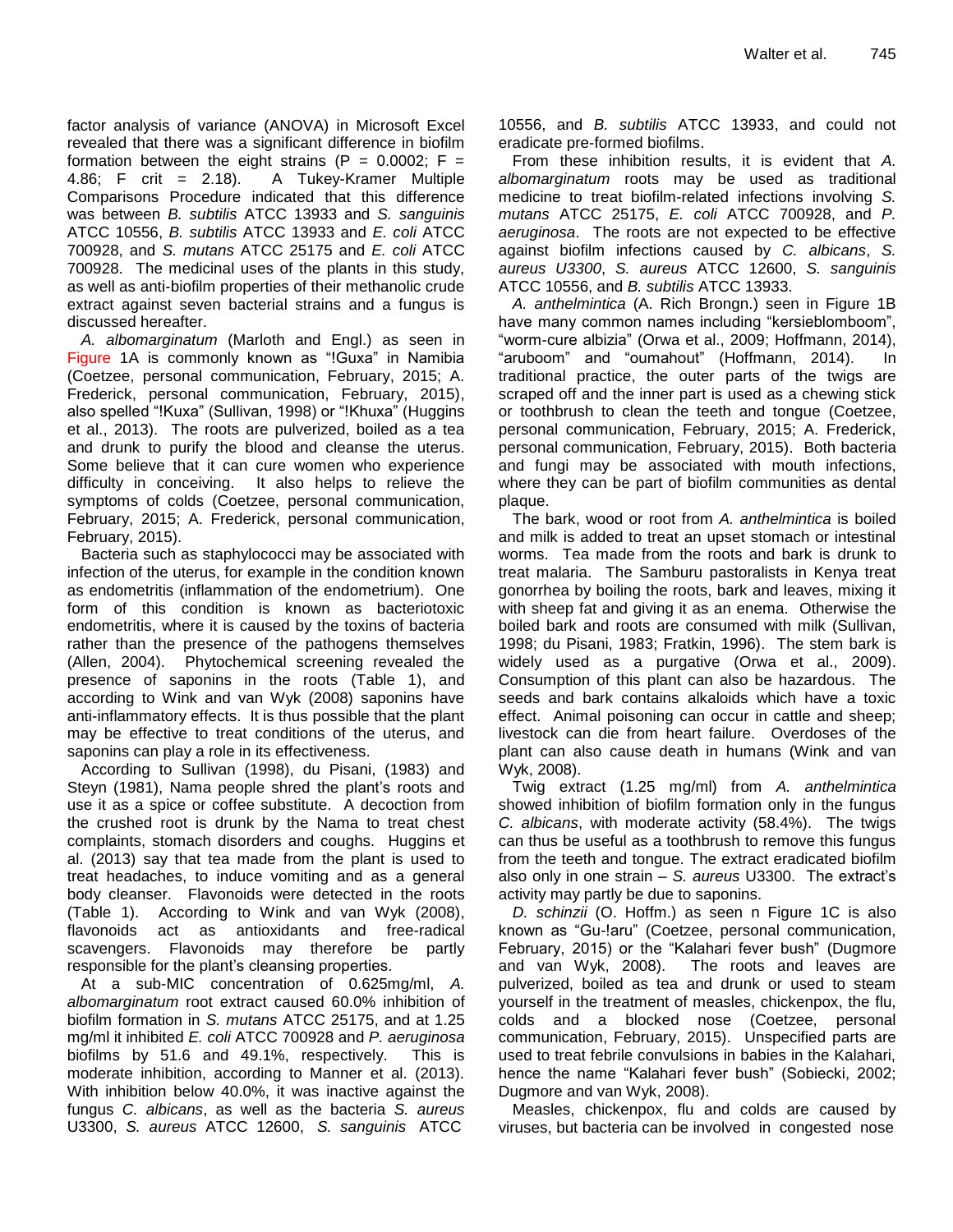

**Figure 1.** *A. albomarginatum (A), Image credit:* southafricanplants.net; *A. anthelmintica (B), and D. schinzii (C)* growing in the veld at Gochas, Image credit: Sunette Walter

or sinus infections. There is an interesting folk tale behind the plant's traditional use in the Kalahari to treat febrile convulsions in babies. This tale known as "Dicoma's shadow" can be read in the book "Muthi and myths from the African bush" written by Dugmore and van Wyk (2008). van Wyk (2015) explains the story in short. It is said that if the shadow of the black shouldered kite (*Elanus caeruleus*) falls on a baby, the child will get sick, and this illness will be recognized by the spastic movements of the baby's arms, similar to the movements made by the bird's feathers when it is hanging over its

prey. It is furthermore said that if the condition is not treated, the infant can develop feathers on its arms. An extract of the plant can be given both topically and internally, which will counteract the symptoms and cure the child. In the traditional African context, the symbol of the bird represents fever, since birds have a higher natural body temperature (40°C) compared to that of humans (37°C). "The condition of the bird" refers to fever. Referral to feathers on the arms is actually "the gooseflesh of fever" – one of the symptoms of febrile convulsions in infants.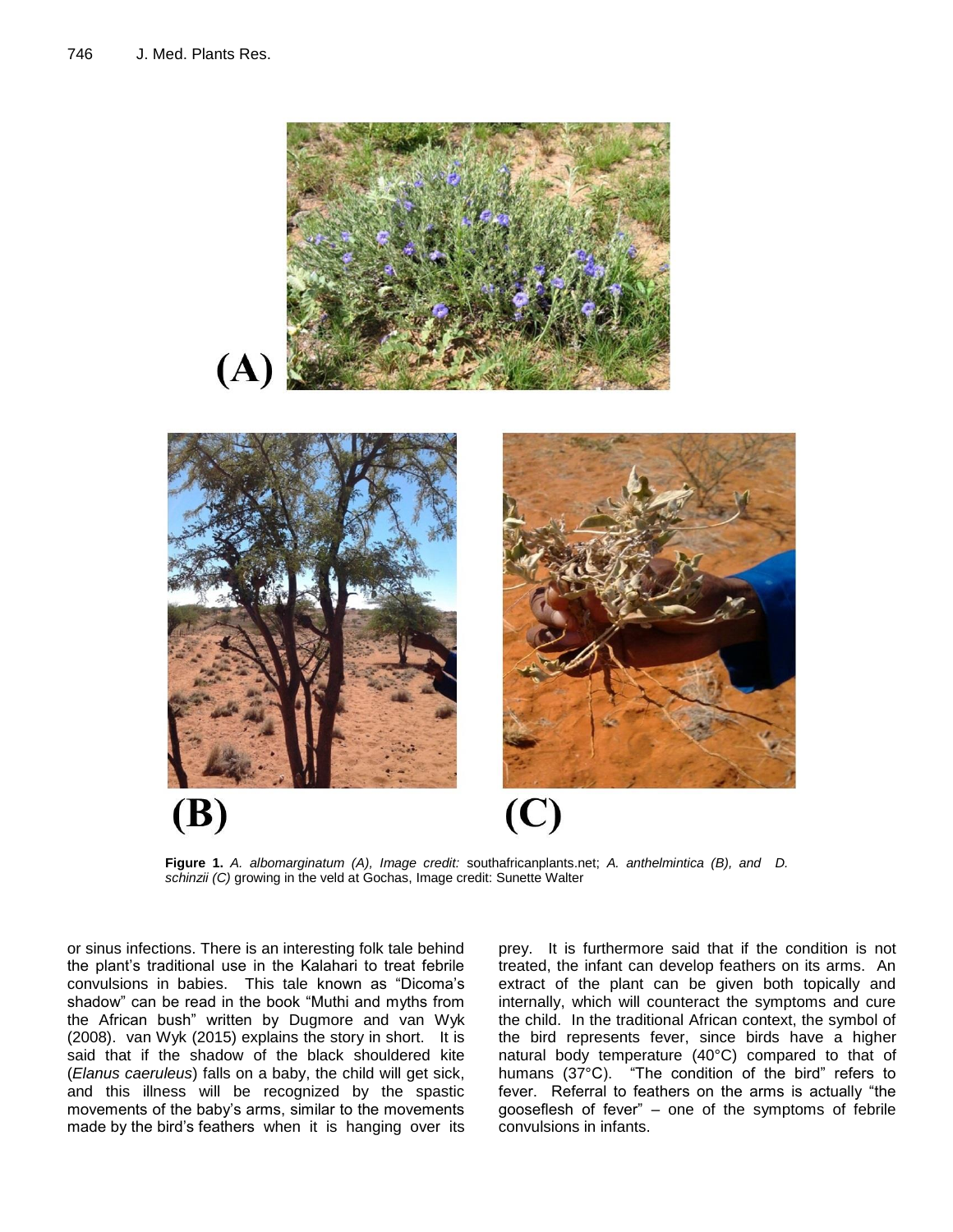

**Figure 2.** 24 h biofilm formation according to mean absorbance values at 595nm over eight microtiter plate assays. Formation was classified as strong/high with mean OD values > 0.240 (Christensen *et al*., 1985). Error bars indicate standard deviations. There was a statistically significant difference in biofilm formation between *B. subtilis* ATCC 13933 and *S. sanguinis* ATCC 10556, *B. subtilis* ATCC 13933 and *E. coli* ATCC 700928, and *S. mutans* ATCC 25175 and *E. coli* ATCC 7009298.

*D. schinzii* root extract was tested at a concentration of 1.25 mg/ml, and was unable to inhibit or eradicate biofilms. The plant's leaf extract (1.25mg/ml) however moderately inhibited biofilm formation in *P. aeruginosa* (67.3%) and is expected to help fight biofilm infections involving this bacterium. The extract eradicated the biofilm of *S. mutans* ATCC 25175 by 44.2%. Saponins in the leaves may be involved in biofilm eradication. *S. mutans* is normally not involved in the diseases mentioned by the locals at Gochas or in literature. The leaf extract may possibly be effective to treat other illnesses that are related to *S. mutans*, such as dental caries and endocarditis.

# **Conclusions**

All strains in this study formed strong biofilms, with that of *B. subtilis* ATCC 13933 being the strongest. *A. albomarginatum* root extract moderately prevented biofilm formation in *S. mutans* ATCC 25175, *E. coli* ATCC 700928 and *P. aeruginosa,* and may therefore be effective as traditional medicine to treat biofilm infections involving these bacteria. *A. anthelmintica* twig extract inhibited *C. albicans* biofilm, and can thus be useful as a toothbrush or chewing stick to remove this fungus from the mouth. The twig extract may also be effective against

biofilm infections involving the strain *S. aureus* U3300, as it was able to remove some of the bacterium's pre-formed biofilm. *D. schinzii* leaf extract moderately inhibited *P. aeruginosa* biofilm and moderately eradicated *S. mutans* ATCC 25175 biofilm. The leaves from this plant may thus be used in the traditional setting to treat biofilm infections related to these two strains. Anti-biofilm properties of the extracts under study may partly be attributed to the presence of flavonoids and saponins. The present work supports the use of the three medicinal plants in some instances.

# **CONFLICTS OF INTERESTS**

The authors have not declared any conflict of interests.

# **ACKNOWLEDGEMENTS**

The authors acknowledge and thank the University of Pretoria's Biochemistry Department, and the University of Namibia's Biomedical Research Laboratory, Biological Sciences Department where the work was carried out. We also acknowledge and thank the Southern African Biochemistry and Informatics for Natural Products (SABINA) and the Regional Initiative in Science and